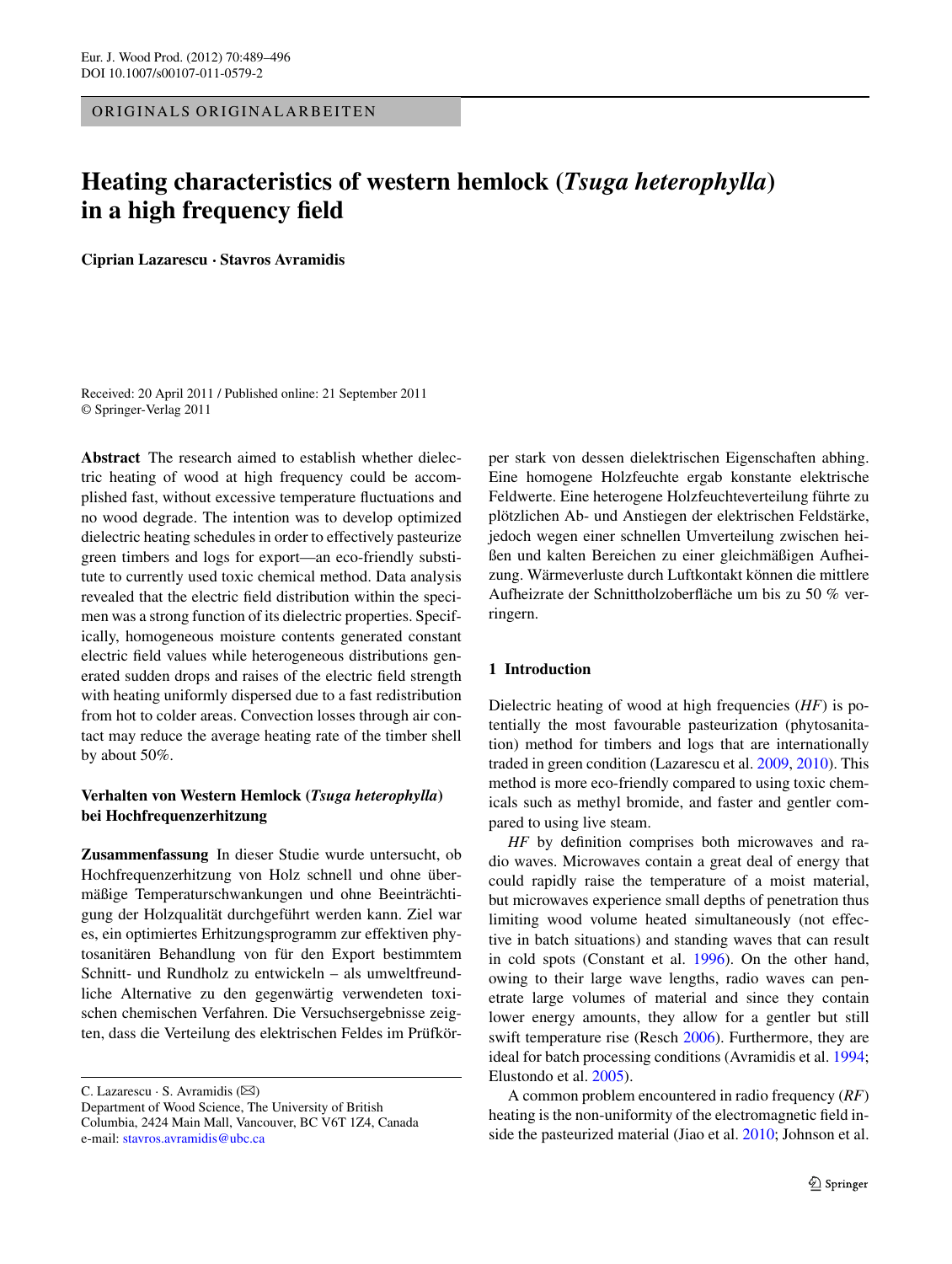<span id="page-1-0"></span>**Fig. 1** (**a**) *RFV* kiln, (**b**) structure of the heating assembly: *1*—FISO sensors, *2*—kiln dry insulating boards (13% *MC*) and (**c**) lengthwise position of the cross section where the sensors were placed **Abb. 1** (**a**) Hochfrequenzeinrichtung, (**b**) Aufbau der Heizeinheit: *1* – FISO-Sensoren, *2* – Isolierplatten (13 % Holzfeuchte) und (**c**) Längsposition des Querschnitts, an der die Sensoren platziert wurden



[2010\)](#page-7-7) that might result in uneven material heating. Wood is particularly susceptible to this situation because of the heterogeneous moisture distribution coupled with a complex chemical make up. This disadvantage could compromise the acceptance of *RF* heating as an eco-friendly alternative pasteurization method.

Western hemlock (*Tsuga heterophylla*) forests remain an important part of British Columbia's annual timber production and, with the new strategies of breaking the pine-forests into smaller patch mosaics of species (to avoid the rapid spread of a pest characteristic to one species) the production of hemlock lumber will become even more significant. Furthermore, temperate rainforest timbers like hemlock are an important global source of high quality fiber and one of the most important export species and one of the first on a "need to pasteurize" list. Therefore, this study assessed the *RF* heating of western hemlock for a wide variety of moisture content distributions and power densities under a single specimen configuration.

## **2 Materials and methods**

Twenty, 2-m-long sound and green hemlock timbers having a cross section of  $114 \times 114$  mm were obtained from a local sawmill. Prior to testing, they were submerged into water for one month so that the evaluation could start high moisture content (*MC*) specimens.

*RF* heating was carried out in a small  $(0.25 \text{ m}^3)$  experimental *RFV* dryer (Avramidis et al. [1994](#page-7-4); Lazarescu et al. [2009\)](#page-7-0). The *RF* energy, produced by a solid-state generator, was directed to the upper electrode through a coaxial cable and an oscilloscope and a capacitor divider probe with known calibration was used to measure *RF* voltage values inside the heating area (Fig. [1](#page-1-0)a).

Timber temperature was continuously monitored, within the same plane (Fig. [1c](#page-1-0)), by eight fiber optic sensors (probes) connected to a universal multichannel signal conditioning instrument (FISO UMI Technologies Inc., Quebec, Canada). All sensors were placed on the same vertical plane because of *MC* variability across timber width/thickness and since the electric field is highly influenced by it, its mapping allows more accurate simulations. In order to reduce the heating losses each timber was insulated using wood boards from the same species at about 13% *MC*, around three faces (Fig. [1](#page-1-0)b). Besides reducing surface heating losses, an increase in the electric field strength inside the specimen was expected due to the poor dielectric properties of the surrounding dry wood. One specimen side was left noninsulated for comparison purposes.

Five heating runs were conducted for each timber, the difference between them being *MC* (timbers were kept in a dry environment for two weeks before another run) and the length of the specimen that was reduced by 150 mm upon completion of each run. Length was reduced because postheating evaluations included cutting samples around the areas where the sensors were fixed and *MC* measurements by ASTM D 1576 (oven-dry method). This allowed studying the effect of *MC* distribution over similar cross sections. Furthermore, the smaller volume from run-to-run resulted in higher power densities  $(kW/m<sup>3</sup>)$ —full power of the generator (1000 W) was drawn for each run. A total number of 100 tests were carried out using this approach.

## 2.1 Dielectric properties

Since the dielectric properties vary with the proportion of latewood (Norimoto et al. [1978\)](#page-7-8), oven-dry content of glucose and lignin (Venkateswaran [1972](#page-7-9)) or even the amount of crystalline regions (Norimoto [1976\)](#page-7-10), individual measurements (twenty) were done for each timber, from high *MC*s to oven-dry, by placing a rectangular wood sample  $(116 \times 90 \times 35 \text{ mm}^3)$  in the capacitive section of a parallel resonant circuit (Lazarescu and Avramidis [2011](#page-7-11)). All dielectric coefficients were measured in either radial or tangential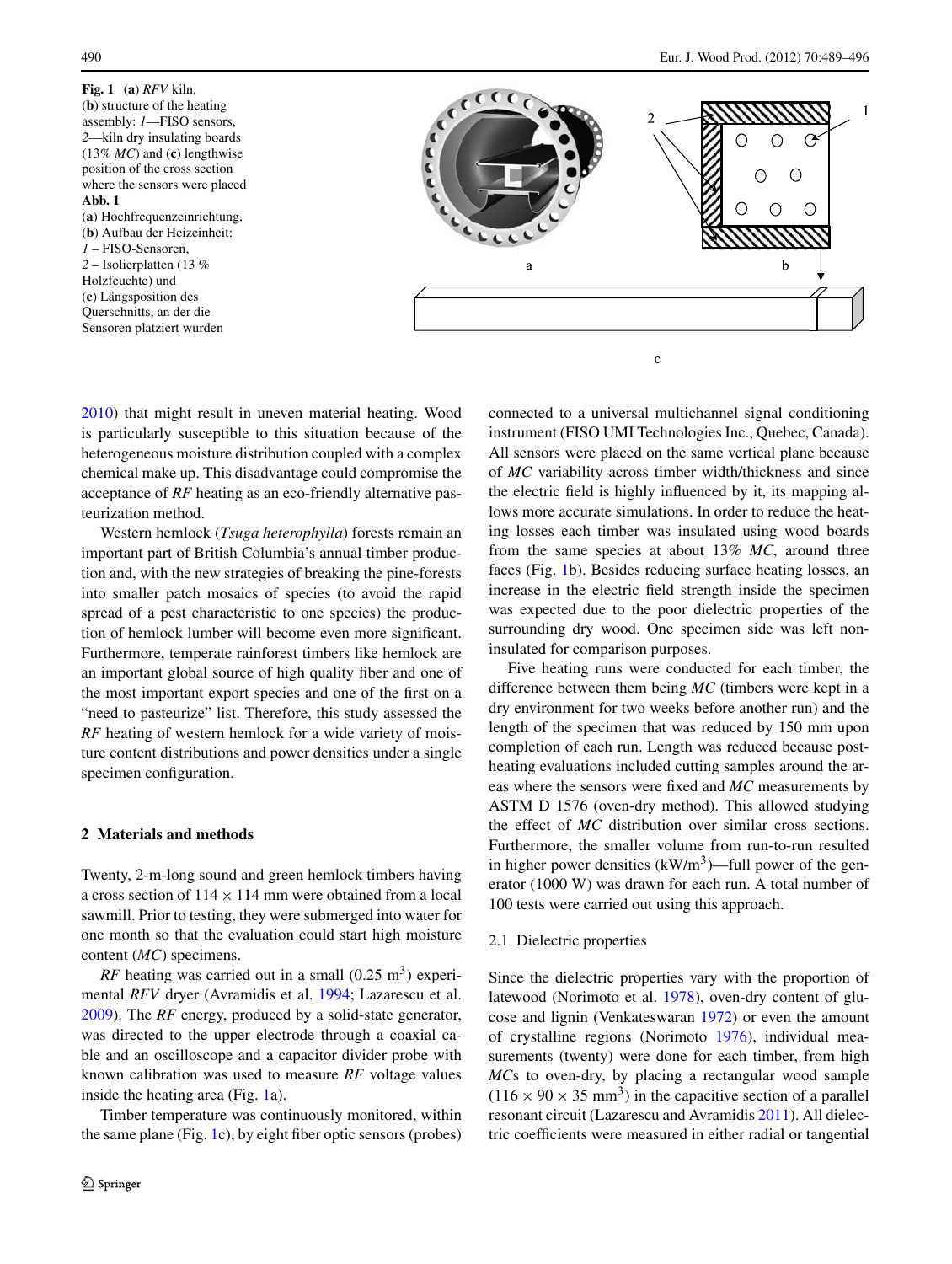

<span id="page-2-0"></span>**Fig. 2** Permittivity coefficients as a function of *MC* **Abb. 2** Dielektrizitätskoeffizienten in Abhängigkeit der Holzfeuchte (*MC*)



<span id="page-2-1"></span>Fig. 3 Sample plots of the derivative of the imaginary  $(\varepsilon'')$  and real  $(\varepsilon')$  permittivity coefficients and how the  $MC$  associated with a change in slope was determined (*dotted arrow lines*)

**Abb. 3** Beispiel zur Bestimmung der Holzfeuchte, bei der die Ableitung der imaginären (*ε*") und realen (*ε*<sup>'</sup>) Dielektrizitätskoeffizienten die Steigung ändert (*gestrichelte Pfeile*)

direction according to the position of the timber during the experiments inside the *RF* chamber. Both permittivity components (imaginary  $\varepsilon$ <sup>"</sup> and real  $\varepsilon$ <sup>'</sup>) were fitted with a thirddegree polynomial (Fig. [2](#page-2-0)). Besides having high coefficients of determination, one of the main advantages of this type of fitting is that the derivative—a quadratic polynomial allows easily determining the *MC* associated with a sudden change in dielectric properties (Fig. [3](#page-2-1)).

#### 2.2 Power density calculations

The electric field value permeating the specimen was computed using Poisson Superfish, a set of programs designed to calculate electromagnetic fields in a 2-dimensional cavity that resonates at discrete frequencies (Halbach and Holsinger [1976\)](#page-7-12). The frequency of the fundamental mode



<span id="page-2-2"></span>**Fig. 4** Plots of real (*upper graph*) and imaginary dielectric coefficients versus *MC*

**Abb. 4** Zusammenhang zwischen realen (*oberes Bild*) sowie imaginären Dielektrizitätskoeffizienten und der Holzfeuchte

was adjusted at 6.78 MHz by changing the permeability of a ferrite tuner. The electric field value for each subsection was used to measure the power deposited in the material (Torgovnikov [1993](#page-7-13)):

$$
P_L = \pi f \varepsilon_0 \varepsilon'' \int_{V_L} |E|^2 dV_L \tag{1}
$$

where  $P_L$  is the power loss, in W;  $f$  is the frequency, in MHz,  $\varepsilon_0$  is the absolute permittivity of air,  $\varepsilon_0 = 8.85 \times$  $10^{-12}$  F/m; *E* is the electric field, in V/m, and  $V_L$  is the volume, in m<sup>3</sup>. Power density  $(P_D, \text{ in } \text{kW/m}^3)$ , another common way to express energy loss in dielectric processes, was computed by dividing power loss to the volume.

All experiments were performed at 1000 watts and all data were compared with the peak-to-peak "oscilloscope read" voltage value. These comparisons allowed measuring the generator—electrode losses that ranged between 3 and 8% and were later taken into account in computer simulations.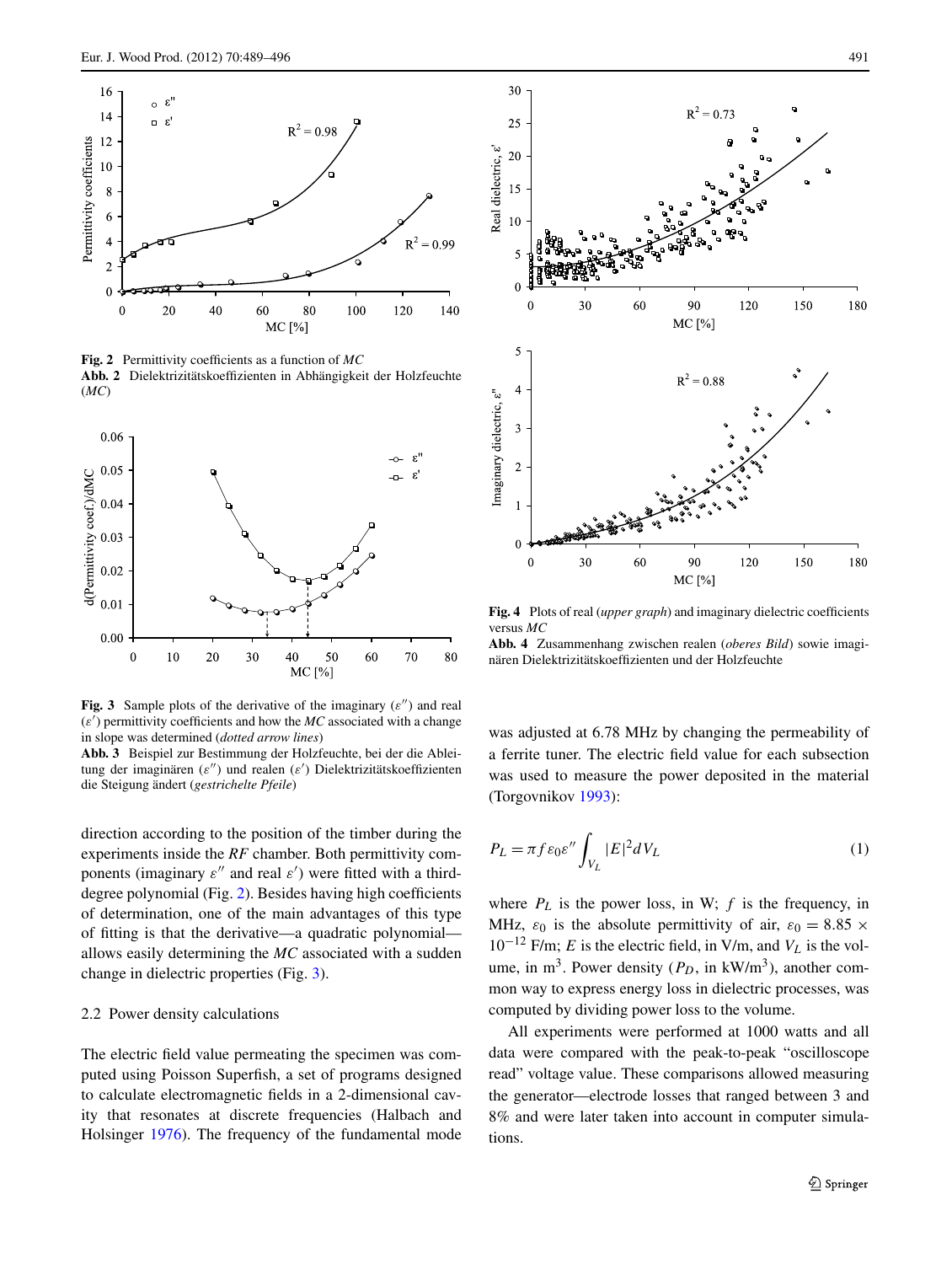<span id="page-3-0"></span>**Fig. 5** 3D plots of the electric field inside the cross section of a wood package having either a homogeneous (*upper graph*) or a heterogeneous *MC* distribution inside the wet timbers—middle to front part of the graphs **Abb. 5** 3-D-Diagramme der Verteilung des elektrischen Feldes im Holzquerschnitt mit entweder homogener (*Bild oben*) oder heterogener Holzfeuchteverteilung im frischen Schnittholz im mittleren bis vorderen Bereich des Diagramms



#### **3 Results and discussion**

## 3.1 Dielectric properties

Average *MC* values associated with a switch from a negative to a positive rate (graphically determined, see sample plots in Fig. [3](#page-2-1)) are close to fiber saturation point (*FSP*), namely, 27.94%  $(\pm 7.07\%)$  for imaginary  $(\varepsilon'')$  and 35.14%  $(\pm 11.08\%)$  for real  $(\varepsilon')$  permittivity coefficients. The imaginary coefficient, that is strongly related to the percentage of electric energy transferred to the material, showed a trend reversal from a decreasing to an increasing rate with the apparition of free water mainly due to the replacement of some air paths with more convective water layers (Torgovnikov [1993\)](#page-7-13) or the increase in ionic conductivity (Skaar [1948](#page-7-14)). Higher *MC* trend reversal values were obtained for the real coefficient, which characterises the susceptibility to polarization, probably due to the higher bond energy (stronger bonds) of free water at moisture contents close to *FSP*. The weakening of the chemical links between cell wall and the free water existent in cell cavities, in this case at 35% *MC*, started the growing process in  $\varepsilon'$  values.

All 260 observations (13 measurements were done for each timber) collected during this phase were statistically analysed using a SAS/STAT® procedure that initially scrutinizes the significance of each variable in the presence of all the other variables and continues by "step-wise" dropping the ones having *F*-values below the 0.05 significance level (Fig. [4\)](#page-2-2). A "non-intercept" model was favoured for the imaginary coefficient where the relationship between *MC*, in %, and the real and imaginary dielectric coefficients were:

$$
\varepsilon' = 7.91 \times 10^{-4} M C^2 + 3.09, \qquad R^2 = 0.73
$$
\n
$$
\varepsilon'' = 7.25 \times 10^{-7} M C^3 + 7.9 \times 10^{-3} \times M C,
$$
\n
$$
R^2 = 0.88
$$
\n(3)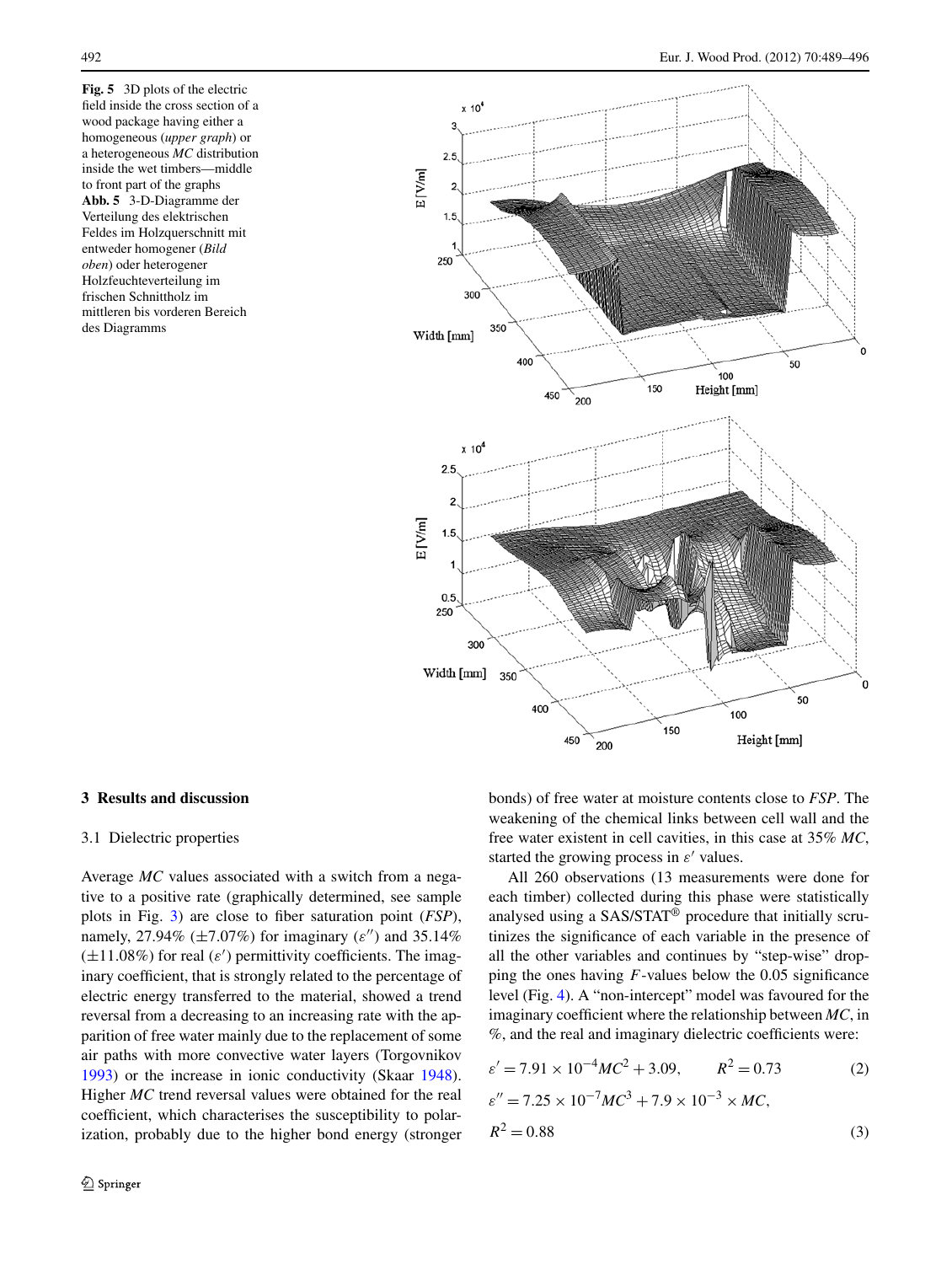<span id="page-4-0"></span>**Fig. 6** Influence of *MC* distribution (numbers in % inside the graph) over the electric field in a homogeneous (upper graph) and a heterogeneous *MC* timber **Abb. 6** Einfluss der Holzfeuchteverteilung (in Prozent angegeben im Diagramm) auf das elektrische Feld in einem Schnittholz mit homogener (*Bild oben*) und heterogener Holzfeuchteverteilung



The intercept value for  $\varepsilon'$  which characterises the real dielectric coefficient at oven-dry values is similar to the value obtained by Salas et al. [\(1994\)](#page-7-15) or to the value for MHz frequency dielectric fields— $\varepsilon'(0) = 3$ —given by USDA [\(1999](#page-7-16)). That the imaginary dielectric coefficient was best fitted using an incomplete third degree polynomial slightly contradicts the findings of other researchers (Peyskens et al. [1984](#page-7-17); Zhou and Avramidis [1999\)](#page-7-18) who considered that a second degree polynomial describes better the physical relationship. The difference could lay in the accuracy of the readings, sample size or moisture content range, from 0 to 160% in this case, compared with smaller ranges in the other studies. The residuals that resulted from fitting at *MC* values over *FSP* increased in size (conical-shaped) giving a biased estimate of the standard deviation. This effect may be attributed to free water distribution, but could also be a consequence of differences in cellulose content, percentage of latewood or the presence of irregular arrays of cells (Norimoto et al. [1971\)](#page-7-19).

3.2 Electric field distribution

The distribution of the electric field inside each specimen was a strong function of the dielectric properties of the wood itself. 3D plots of the electric field along the height and the width of a wood assembly having either a homogeneous or a heterogeneous moisture content distribution are shown in Fig. [5](#page-3-0). The former have a more uniform electric field and therefore a more uniform heating rate might be expected. However, a different condition applies to the variable *MC* timber where the interaction between different dielectric coefficients generates sudden drops and raises of the electric field value (Fig. [6](#page-4-0)) thus resulting in cold spots and longer heating times.

This method might be used to map *MC* distributions based on electrical field readings where sudden drops in the electric field value will expose the presence of a wet pocket, for western hemlock or simply a heterogeneous moisture content distribution after the drying process, namely, core versus shell.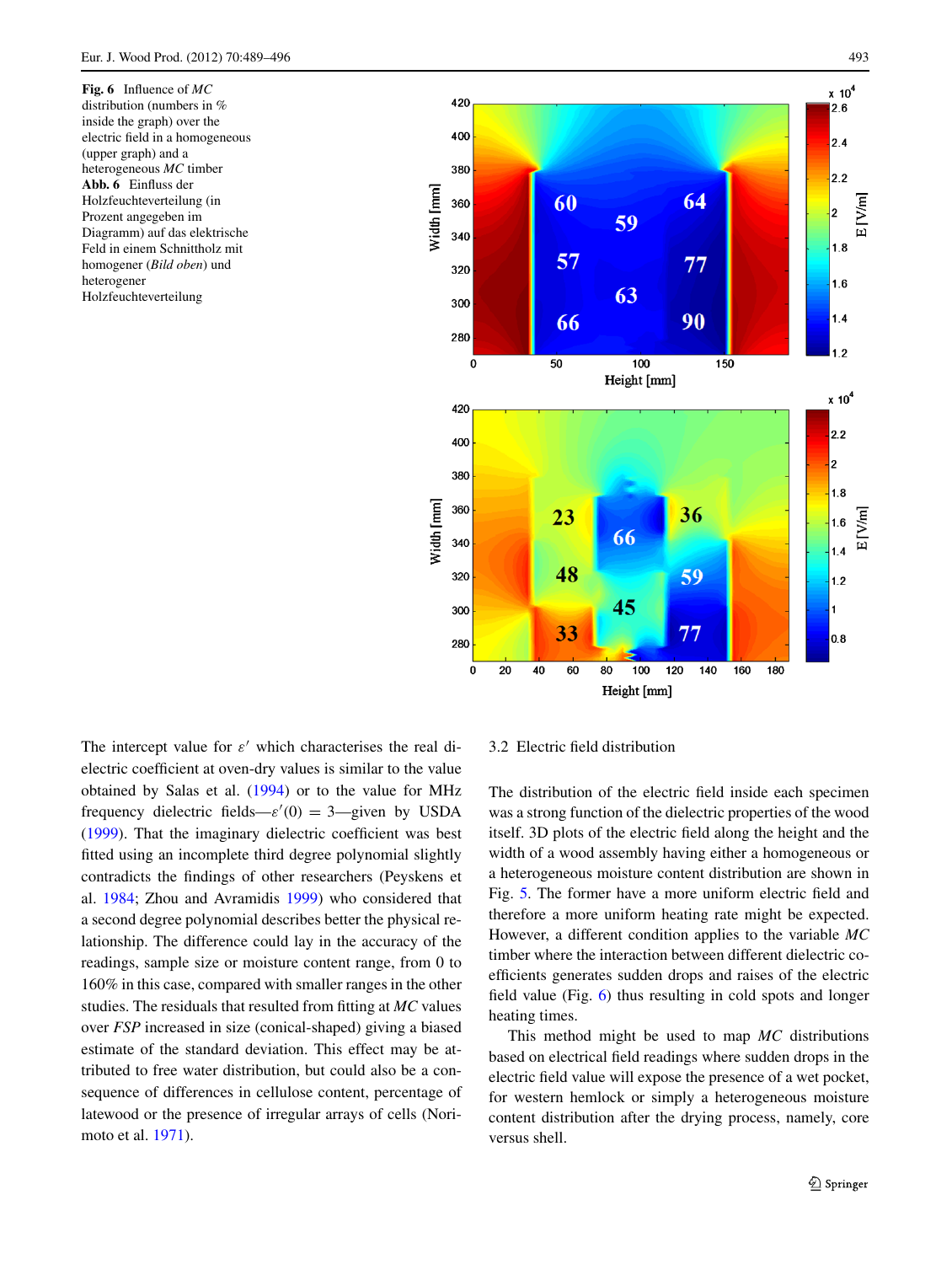<span id="page-5-0"></span>**Fig. 7** Average  $P_D$  (in kW/m<sup>3</sup>) increase within each *MC* class **Abb. 7** Mittlerer Anstieg der Leistungsdichte  $P_D$  (in kW/m<sup>3</sup>) mit ansteigender Holzfeuchte

 $R^2 = 0.39$ 

120

140





<span id="page-5-1"></span>**Fig. 8** *dT/dt* versus *MC* for all experiments **Abb. 8** Aufheizrate *dT/dt* in Abhängigkeit der Holzfeuchte bei allen Versuchen

The electrode voltage readings dropped during heating by about 18 to 25% in every run as a consequence of temperature increases indicating that the material became more "lossy" (higher *ε*" values). Based on voltage drop measurements, a temperature raise of 10°C (initial temperature 20°C) resulted in an increase of the loss factor with 4.5% up to 6.25%, results comparable with the ones obtained for the same wood species by Zhou and Avramidis ([1999\)](#page-7-18). For the same temperature interval the specific heat of wood is expected to increase at about 3% per 10°C (USDA [1999\)](#page-7-16) which roughly cancels out the increase of the loss factor. Average *PD* increase within each *MC* class is illustrated in Fig. [7](#page-5-0).

## 3.3 Heating rates

A number of 800 heating rates (*dT/dt)* and *MC* values were collected. Figure [8](#page-5-1) reveals that *dT/dt* is not highly correlated

**Fig. 9**  $P_D$  versus *MC* for all experiments

40

20

70

60

 $\frac{1}{2}$  50<br> $\frac{1}{2}$  40<br> $\frac{1}{2}$  30

<span id="page-5-2"></span>20

 $10$ 

 $\overline{0}$ 

 $\overline{0}$ 

Abb. 9 Leistungsdichte  $P_D$  in Abhängigkeit der Holzfeuchte bei allen Versuchen

60

MC [%]

80

100

with *MC*—an important finding that underlines the versatile effect of *RF*-heating, namely, more power is absorbed by the areas in need (with higher moisture contents) and thus the heat is uniformly redistributed. The correlation between  $P_D$ and *MC* (Fig. [9](#page-5-2)) is derived using the following relationship:

$$
P_D = 5.47 \times MC^{0.41}, \qquad R^2 = 0.39 \tag{4}
$$

Table [1](#page-6-0) shows the distribution of the main variables measured during the heating, specifically,  $MC$ ,  $P_D$  and  $dT/dt$ . Both minimum and maximum values of *dT/dt* were lower in areas 5 and 2 compared with the other locations because of convective losses to air. The plot of heating rate classes in all observations (Fig. [10\)](#page-6-1) demonstrates a positive skew distribution with the interval 0.75 to 0.95 showing the highest number of observations. Only four recorded observations exhibited very high *dT/dt* of 3.15 to 4.15°C/min.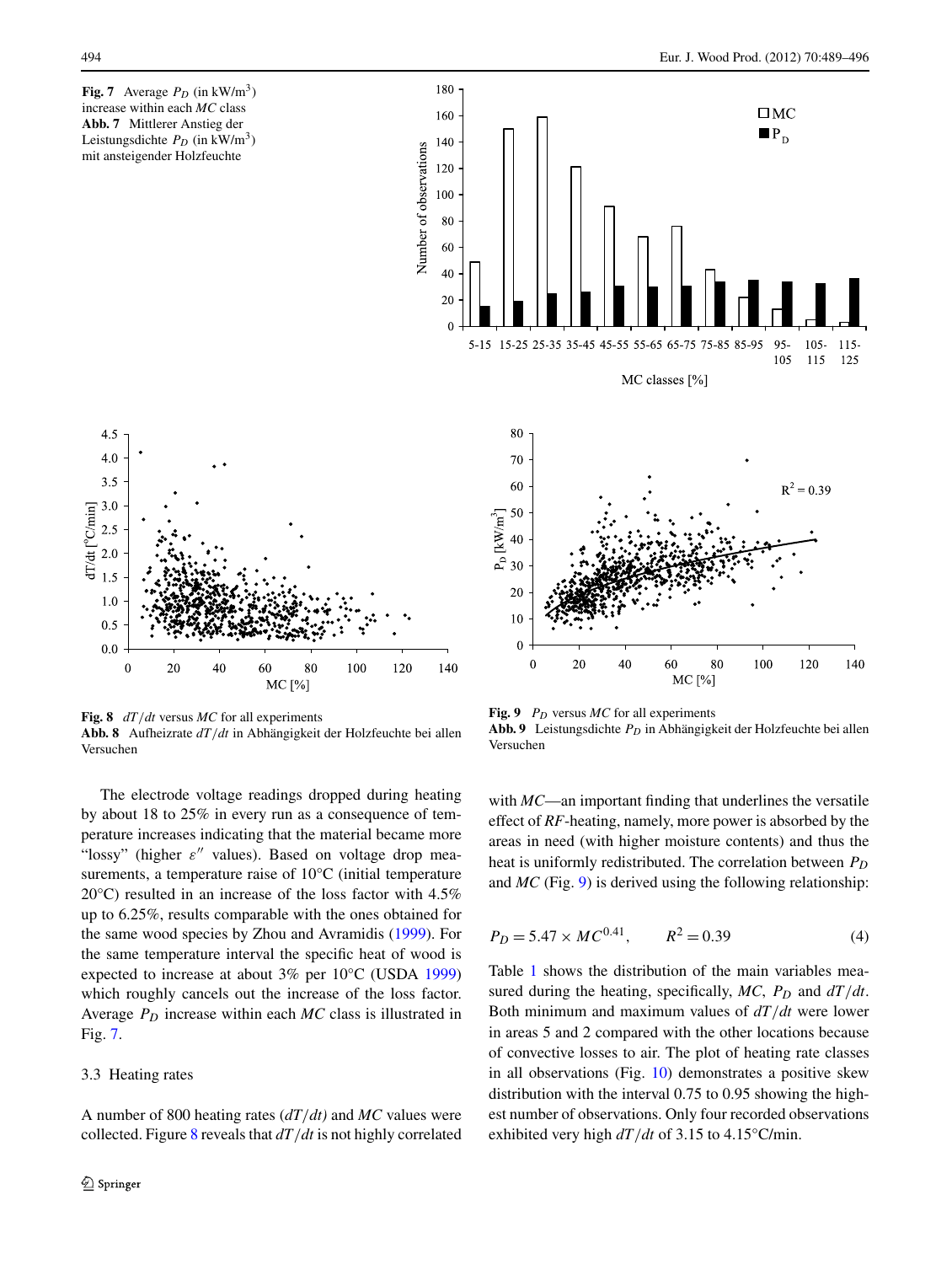### <span id="page-6-0"></span>**Table 1** *MC*,  $P_D$  and  $dT/dt$  distribution inside the tested wood block

**Tab. 1** Verteilung der Holzfeuchte (*MC*), Leistungsdichte (*PD*) und Aufheizrate (*dT/dt*) im Prüfkörper

| Specimen assembly |              |                         |                         | Area#  | $MC$ , in $%$ | $P_D$ , in kW/m <sup>3</sup> | $dT/dt$ , in °C/min |
|-------------------|--------------|-------------------------|-------------------------|--------|---------------|------------------------------|---------------------|
| <b>Insulation</b> |              |                         |                         | Area 1 | $6 - 121$     | $10.2 - 50.4$                | $0.24 - 4.12$       |
|                   |              |                         |                         | Area 2 | $8 - 117$     | $10.2 - 63.5$                | $0.18 - 1.89$       |
| Insulation        | $\mathbf{1}$ | $\overline{\mathbf{4}}$ | $\overline{\mathbf{5}}$ | Area 3 | $10 - 123$    | $8.6 - 47.0$                 | $0.27 - 3.86$       |
|                   |              |                         |                         | Area 4 | $6 - 92$      | $10.3 - 49.9$                | $0.45 - 3.82$       |
|                   | 7            |                         | 3                       | Area 5 | $11 - 90$     | $9.8 - 57.7$                 | $0.17 - 1.37$       |
|                   | 6            | $\mathbf{1}$            | $\mathbf 2$             | Area 6 | $9 - 97$      | $8.4 - 69.7$                 | $0.35 - 2.37$       |
|                   |              |                         |                         | Area 7 | $9 - 108$     | $6.3 - 49.0$                 | $0.28 - 2.98$       |
| <b>Insulation</b> |              |                         |                         | Area 8 | $7 - 85$      | $6.3 - 53.1$                 | $0.42 - 2.47$       |
|                   |              |                         |                         |        |               |                              |                     |

<span id="page-6-1"></span>**Fig. 10** *dT/dt* class distribution **Abb. 10** Verteilung der Aufheizrate



Covariance analysis of the two types of structural positions inside the tested timbers, interior areas #1, 3, 4, 6 and 8 and exterior areas #2 and 5, showed that the interaction between *dT/dt* and structural position is significant at the 0.05 level. A *post hoc* statistical test (Bonferroni multiple comparison) indicated that the two means were significantly different: interior (1.08°C/min) and exterior (0.50°C/min).

## **4 Conclusion**

In the light of this investigation, the following conclusions are drawn:

(1) Changes in the imaginary permittivity coefficient rate are strongly associated with the transition from free to bound water (∼28% moisture content) while higher numbers were obtained for the real coefficient (∼35%).

- (2) The distribution of the electric field inside the wood assembly was a strong function of the dielectric properties of the wet timber where homogeneous moisture contents generated constant electric field values while heterogeneous distributions generated sudden drops and raises of the electric field value.
- (3) For this type of experimental design—several sensors located in the same cross section having a known moisture content distribution—the heating rates are not correlated with moisture content; this underlines the versatile effect of RF-heating which allows simultaneous rise of temperature within dry and wet areas;